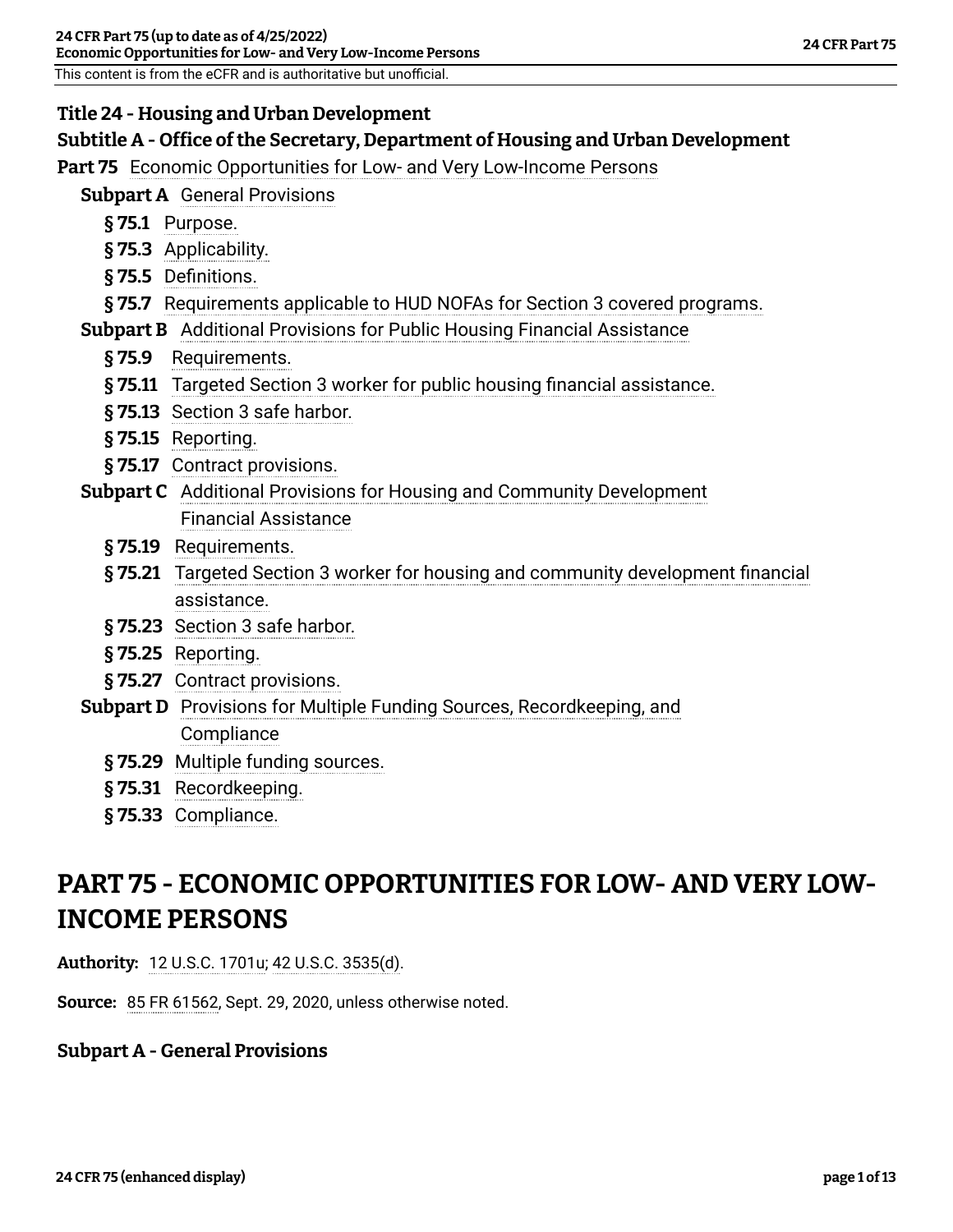### **§ 75.1 Purpose.**

This part establishes the requirements to be followed to ensure the objectives of Section 3 of the Housing and Urban Development Act of 1968 [\(12 U.S.C. 1701u\)](https://www.govinfo.gov/link/uscode/12/1701u) (Section 3) are met. The purpose of Section 3 is to ensure that economic opportunities, most importantly employment, generated by certain HUD financial assistance shall be directed to low- and very low-income persons, particularly those who are recipients of government assistance for housing or residents of the community in which the Federal assistance is spent.

### <span id="page-1-0"></span>**§ 75.3 Applicability.**

- <span id="page-1-5"></span><span id="page-1-4"></span><span id="page-1-3"></span><span id="page-1-2"></span><span id="page-1-1"></span>(a) *General applicability.* Section 3 applies to public housing financial assistance and Section 3 projects, as follows:
	- (1) *Public housing financial assistance.* Public housing financial assistance means:
		- (i) Development assistance provided pursuant to section 5 of the United States Housing Act of 1937 (the 1937 Act);
		- $(i)$  Operations and management assistance provided pursuant to section 9(e) of the 1937 Act;
		- (iii) Development, modernization, and management assistance provided pursuant to section 9(d) of the 1937 Act; and
		- (iv) The entirety of a mixed-finance development project as described in [24 CFR 905.604](https://www.ecfr.gov/current/title-24/section-905.604/), regardless of whether the project is fully or partially assisted with public housing financial assistance as defined in [paragraphs \(a\)\(1\)\(i\)](#page-1-1) through [\(iii\)](#page-1-2) of this section.
	- (2) *Section 3 projects.*
		- (i) Section 3 projects means housing rehabilitation, housing construction, and other public construction projects assisted under HUD programs that provide housing and community development financial assistance when the total amount of assistance to the project exceeds a threshold of \$200,000. The threshold is \$100,000 where the assistance is from the Lead Hazard Control and Healthy Homes programs, as authorized by Sections 501 or 502 of the Housing and Urban Development Act of 1970 ([12 U.S.C. 1701z-1](https://www.govinfo.gov/link/uscode/12/1701z-1) or [1701z-2](https://www.govinfo.gov/link/uscode/12/1701z-2)), the Lead-Based Paint Poisoning Prevention Act ([42 U.S.C 4801](https://www.govinfo.gov/link/uscode/42/4801) *et seq.*); and the Residential Lead-Based Paint Hazard Reduction Act of 1992 [\(42 U.S.C. 4851](https://www.govinfo.gov/link/uscode/42/4851) *et seq.*). The project is the site or sites together with any building(s) and improvements located on the site(s) that are under common ownership, management, and financing.
		- (ii) The Secretary must update the thresholds provided in [paragraph \(a\)\(2\)\(i\)](#page-1-3) of this section not less than once every 5 years based on a national construction cost inflation factor through FEDERAL REGISTER notice not subject to public comment. When the Secretary finds it is warranted to ensure compliance with Section 3, the Secretary may adjust, regardless of the national construction cost factor, such thresholds through FEDERAL REGISTER notice, subject to public comment.
		- (iii) The requirements in this part apply to an entire Section 3 project, regardless of whether the project is fully or partially assisted under HUD programs that provide housing and community development financial assistance.
- (b) *Contracts for materials.* Section 3 requirements do not apply to material supply contracts.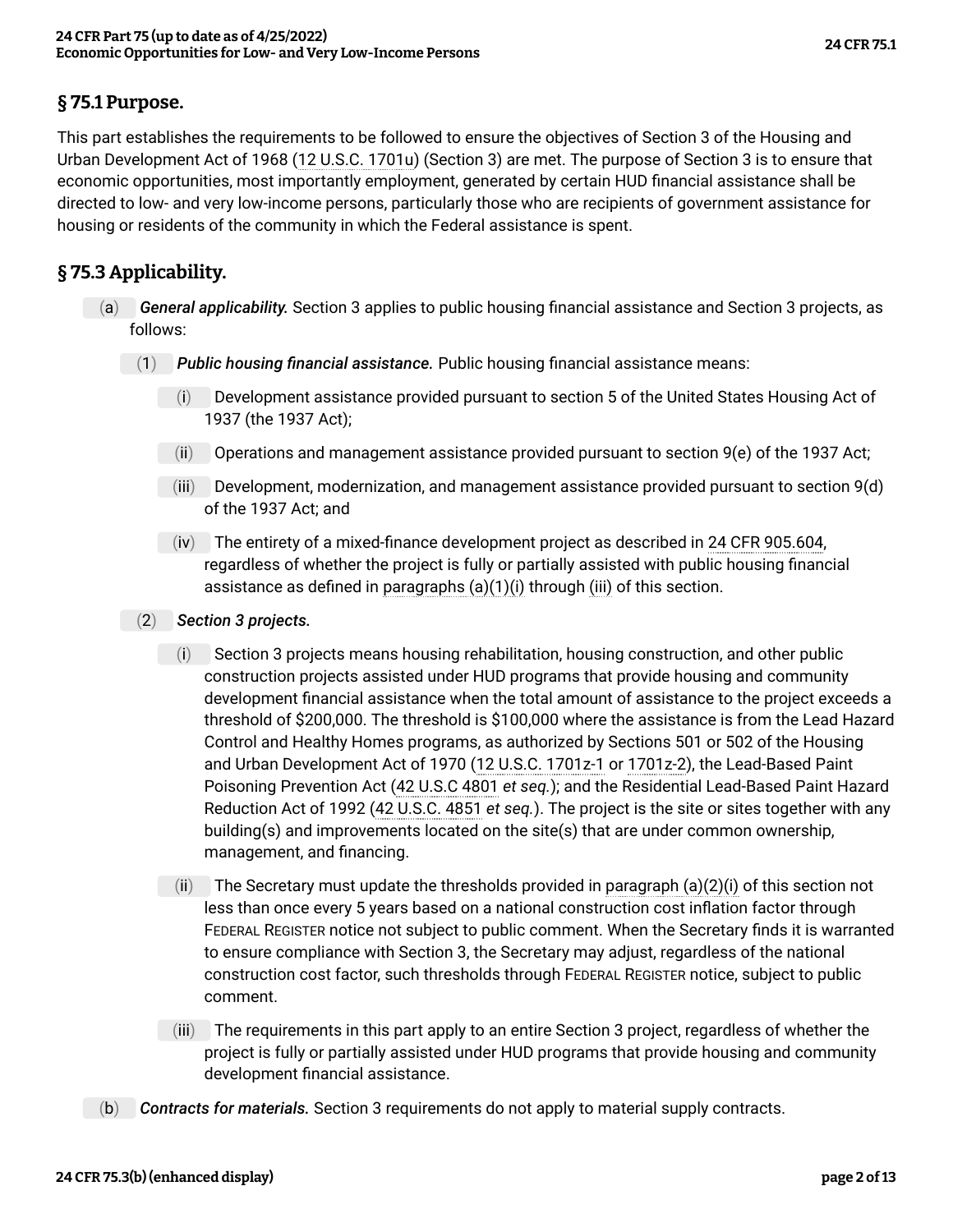- (c) *Indian and Tribal preferences.* Contracts, subcontracts, grants, or subgrants subject to Section 7(b) of the Indian Self-Determination and Education Assistance Act ([25 U.S.C. 5307\(b\)\)](https://www.govinfo.gov/link/uscode/25/5307) or subject to tribal preference requirements as authorized under 101(k) of the Native American Housing Assistance and Self-Determination Act ([25 U.S.C. 4111\(k\)](https://www.govinfo.gov/link/uscode/25/4111)) must provide preferences in employment, training, and business opportunities to Indians and Indian organizations, and are therefore not subject to the requirements of this part.
- (d) *Other HUD assistance and other Federal assistance.* Recipients that are not subject to Section 3 are encouraged to consider ways to support the purpose of Section 3.

#### <span id="page-2-0"></span>**§ 75.5 Definitions.**

The terms *HUD, Public housing,* and *Public Housing Agency (PHA)* are defined in [24 CFR part 5.](https://www.ecfr.gov/current/title-24/part-5/) The following definitions also apply to this part:

*1937 Act* means the United States Housing Act of 1937, [42 U.S.C. 1437](https://www.govinfo.gov/link/uscode/42/1437) *et seq.*

*Contractor* means any entity entering into a contract with:

- $(1)$  A recipient to perform work in connection with the expenditure of public housing financial assistance or for work in connection with a Section 3 project; or
- $(2)$  A subrecipient for work in connection with a Section 3 project.
- *Labor hours* means the number of paid hours worked by persons on a Section 3 project or by persons employed with funds that include public housing financial assistance.

*Low-income person* means a person as defined in Section 3(b)(2) of the 1937 Act.

- *Material supply contracts* means contracts for the purchase of products and materials, including, but not limited to, lumber, drywall, wiring, concrete, pipes, toilets, sinks, carpets, and office supplies.
- *Professional services* means non-construction services that require an advanced degree or professional licensing, including, but not limited to, contracts for legal services, financial consulting, accounting services, environmental assessment, architectural services, and civil engineering services.
- *Public housing financial assistance* means assistance as defined in [§ 75.3\(a\)\(1\)](#page-1-4).

*Public housing project* is defined in [24 CFR 905.108](https://www.ecfr.gov/current/title-24/section-905.108/).

*Recipient* means any entity that receives directly from HUD public housing financial assistance or housing and community development assistance that funds Section 3 projects, including, but not limited to, any State, local government, instrumentality, PHA, or other public agency, public or private nonprofit organization.

*Section 3* means Section 3 of the Housing and Urban Development Act of 1968, as amended ([12 U.S.C.](https://www.govinfo.gov/link/uscode/12/1701u) [1701u\)](https://www.govinfo.gov/link/uscode/12/1701u).

*Section 3 business concern* means:

- $(1)$  A business concern meeting at least one of the following criteria, documented within the last sixmonth period:
	- (i) It is at least 51 percent owned and controlled by low- or very low-income persons;
	- (ii) Over 75 percent of the labor hours performed for the business over the prior three-month period are performed by Section 3 workers; or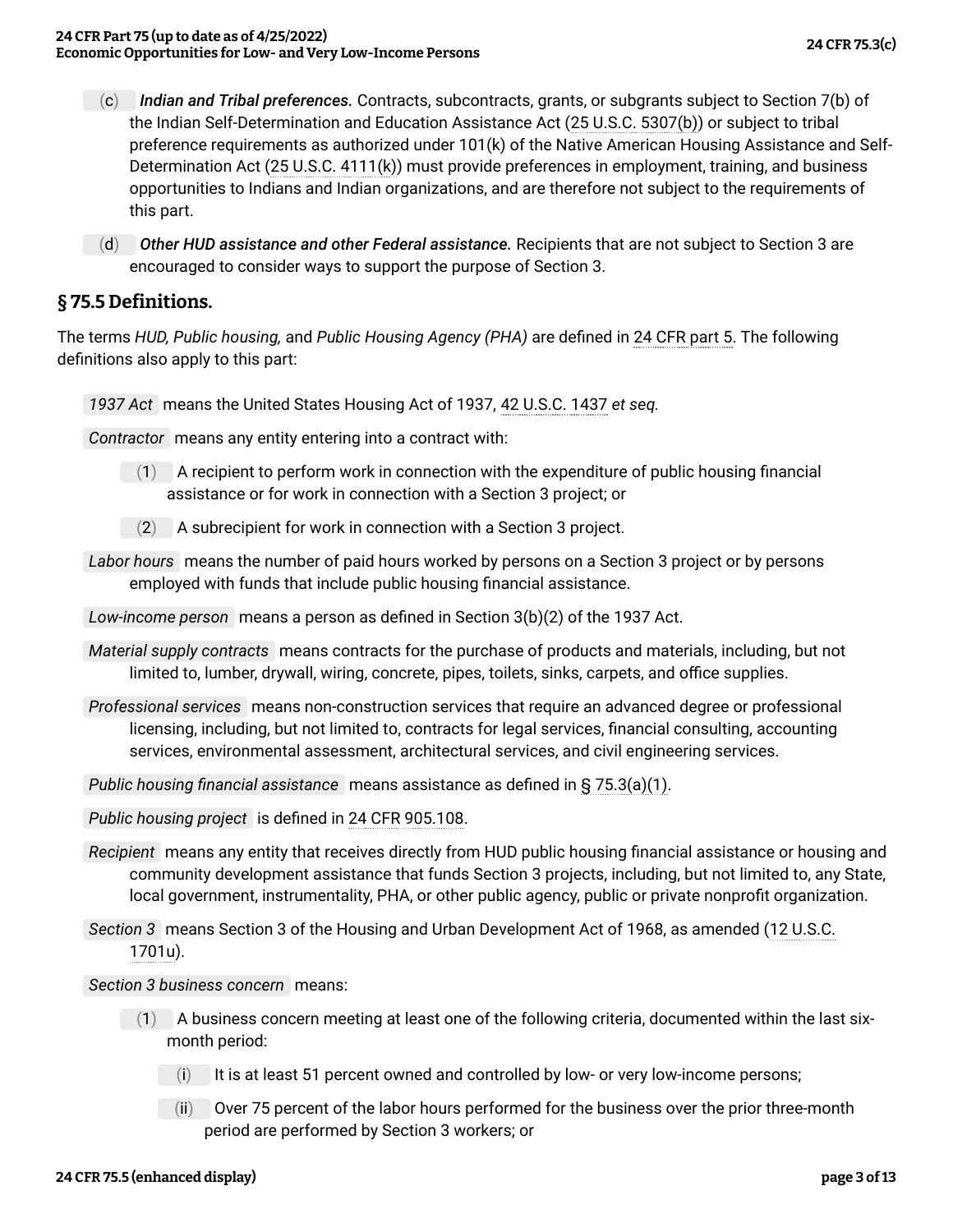- (iii) It is a business at least 51 percent owned and controlled by current public housing residents or residents who currently live in Section 8-assisted housing.
- (2) The status of a Section 3 business concern shall not be negatively affected by a prior arrest or conviction of its owner(s) or employees.
- (3) Nothing in this part shall be construed to require the contracting or subcontracting of a Section 3 business concern. Section 3 business concerns are not exempt from meeting the specifications of the contract.

*Section 3 project* means a project defined in [§ 75.3\(a\)\(2\).](#page-1-5)

#### *Section 3 worker* means:

- $(1)$  Any worker who currently fits or when hired within the past five years fit at least one of the following categories, as documented:
	- (i) The worker's income for the previous or annualized calendar year is below the income limit established by HUD.
	- (ii) The worker is employed by a Section 3 business concern.
	- (iii) The worker is a YouthBuild participant.
- (2) The status of a Section 3 worker shall not be negatively affected by a prior arrest or conviction.
- (3) Nothing in this part shall be construed to require the employment of someone who meets this definition of a Section 3 worker. Section 3 workers are not exempt from meeting the qualifications of the position to be filled.
- *Section 8-assisted housing* refers to housing receiving project-based rental assistance or tenant-based assistance under Section 8 of the 1937 Act.
- *Service area or the neighborhood of the project* means an area within one mile of the Section 3 project or, if fewer than 5,000 people live within one mile of a Section 3 project, within a circle centered on the Section 3 project that is sufficient to encompass a population of 5,000 people according to the most recent U.S. Census.
- *Small PHA* means a public housing authority that manages or operates fewer than 250 public housing units.
- *Subcontractor* means any entity that has a contract with a contractor to undertake a portion of the contractor's obligation to perform work in connection with the expenditure of public housing financial assistance or for a Section 3 project.
- *Subrecipient* has the meaning provided in the applicable program regulations or in [2 CFR 200.93.](https://www.ecfr.gov/current/title-2/section-200.93/)
- *Targeted Section 3 worker* has the meanings provided in [§§ 75.11](#page-4-2), [75.21](#page-8-0), or [75.29](#page-11-0), and does not exclude an individual that has a prior arrest or conviction.
- *Very low-income person* means the definition for this term set forth in section 3(b)(2) of the 1937 Act.
- <span id="page-3-0"></span>*YouthBuild programs* refers to YouthBuild programs receiving assistance under the Workforce Innovation and Opportunity Act ([29 U.S.C. 3226](https://www.govinfo.gov/link/uscode/29/3226)).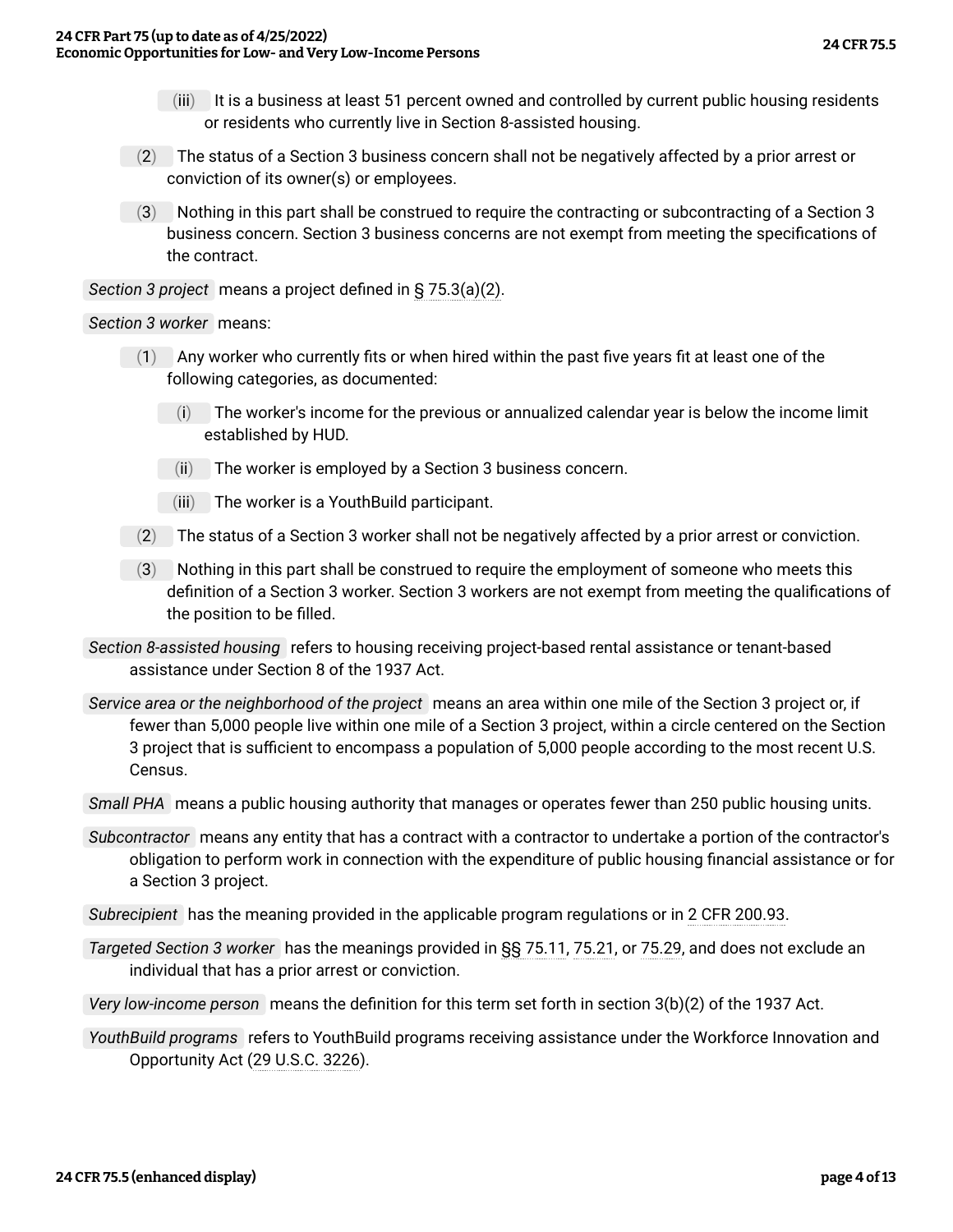# **§ 75.7 Requirements applicable to HUD NOFAs for Section 3 covered programs.**

All notices of funding availability (NOFAs) issued by HUD that announce the availability of funding covered by [§ 75.3](#page-12-0) will include notice that this part is applicable to the funding and may include, as appropriate for the specific NOFA, points or bonus points for the quality of Section 3 plans.

### <span id="page-4-0"></span>**Subpart B - Additional Provisions for Public Housing Financial Assistance**

#### <span id="page-4-3"></span><span id="page-4-1"></span>**§ 75.9 Requirements.**

- (a) *Employment and training.*
	- (1) Consistent with existing Federal, state, and local laws and regulations, PHAs or other recipients receiving public housing financial assistance, and their contractors and subcontractors, must make their best efforts to provide employment and training opportunities generated by the public housing financial assistance to Section 3 workers.
	- (2) PHAs or other recipients, and their contractors and subcontractors, must make their best efforts described in [paragraph \(a\)\(1\)](#page-4-3) of this section in the following order of priority:
		- (i) To residents of the public housing projects for which the public housing financial assistance is expended;
		- (ii) To residents of other public housing projects managed by the PHA that is providing the assistance or for residents of Section 8-assisted housing managed by the PHA;
		- (iii) To participants in YouthBuild programs; and
		- (iv) To low- and very low-income persons residing within the metropolitan area (or nonmetropolitan county) in which the assistance is expended.
- <span id="page-4-4"></span><span id="page-4-2"></span>(b) *Contracting.*
	- (1) Consistent with existing Federal, state, and local laws and regulations, PHAs and other recipients of public housing financial assistance, and their contractors and subcontractors, must make their best efforts to award contracts and subcontracts to business concerns that provide economic opportunities to Section 3 workers.
	- $(2)$  PHAs and other recipients, and their contractors and subcontractors, must make their best efforts described in [paragraph \(b\)\(1\)](#page-4-4) of this section in the following order of priority:
		- (i) To Section 3 business concerns that provide economic opportunities for residents of the public housing projects for which the assistance is provided;
		- (ii) To Section 3 business concerns that provide economic opportunities for residents of other public housing projects or Section-8 assisted housing managed by the PHA that is providing the assistance;
		- (iii) To YouthBuild programs; and
		- (iv) To Section 3 business concerns that provide economic opportunities to Section 3 workers residing within the metropolitan area (or nonmetropolitan county) in which the assistance is provided.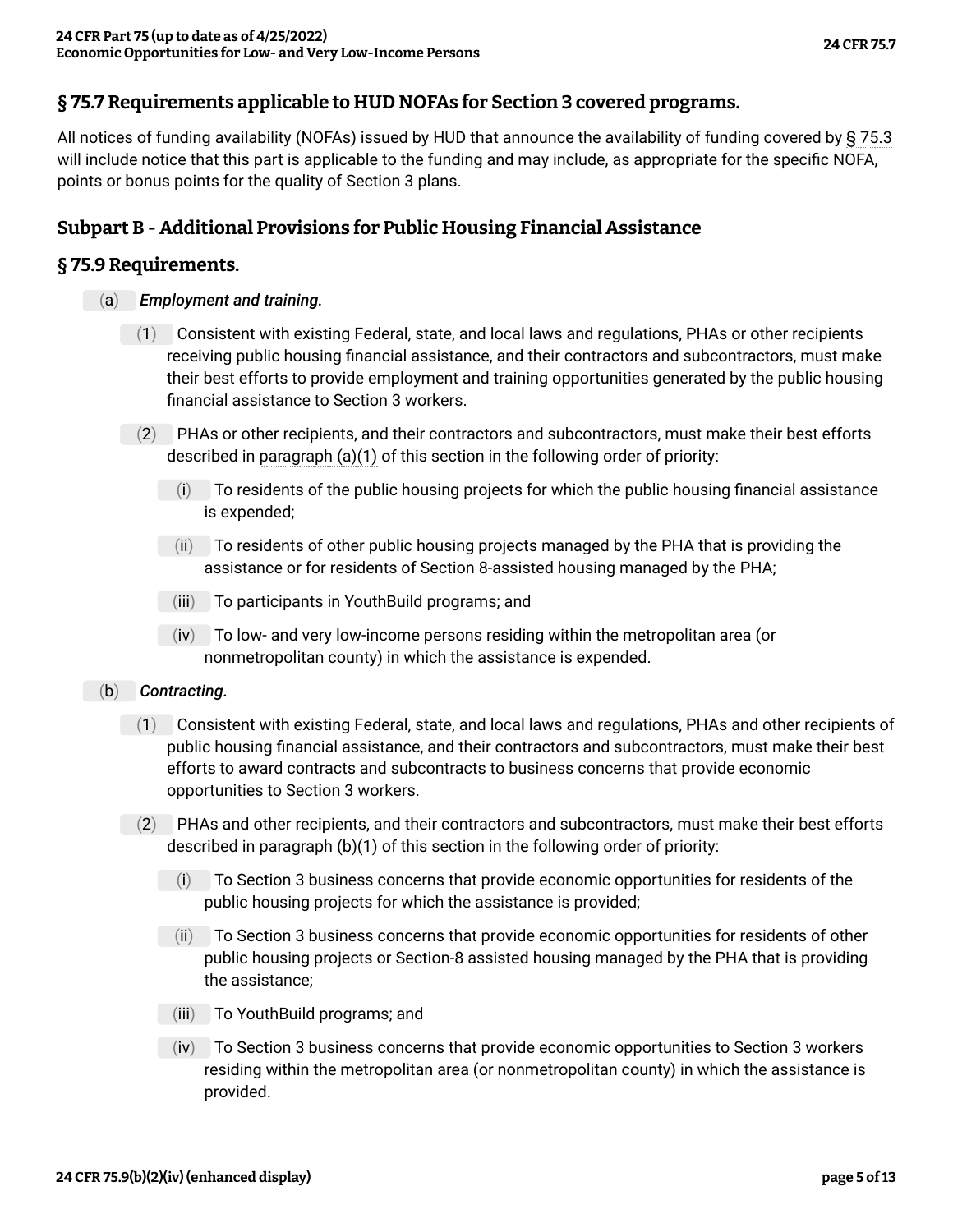### <span id="page-5-3"></span>**§ 75.11 Targeted Section 3 worker for public housing financial assistance.**

- (a) *Targeted Section 3 worker.* A Targeted Section 3 worker for public housing financial assistance means a Section 3 worker who is:
	- (1) A worker employed by a Section 3 business concern; or
	- $(2)$  A worker who currently fits or when hired fit at least one of the following categories, as documented within the past five years:
		- (i) A resident of public housing or Section 8-assisted housing;
		- (ii) A resident of other public housing projects or Section 8-assisted housing managed by the PHA that is providing the assistance; or
		- (iii) A YouthBuild participant.
- (b) [Reserved]

#### <span id="page-5-0"></span>**§ 75.13 Section 3 safe harbor.**

- (a) *General.* PHAs and other recipients will be considered to have complied with requirements in this part, in the absence of evidence to the contrary, if they:
	- (1) Certify that they have followed the prioritization of effort in  $\S$  75.9; and
	- (2) Meet or exceed the applicable Section 3 benchmarks as described in [paragraph \(b\)](#page-5-2) of this section.
- <span id="page-5-2"></span><span id="page-5-1"></span>(b) *Establishing benchmarks.*
	- (1) HUD will establish Section 3 benchmarks for Section 3 workers or Targeted Section 3 workers or both through a document published in the FEDERAL REGISTER. HUD may establish a single nationwide benchmark for Section 3 workers and a single nationwide benchmark for Targeted Section 3 workers, or may establish multiple benchmarks based on geography, the type of public housing financial assistance, or other variables. HUD will update the benchmarks through a document published in the FEDERAL REGISTER, subject to public comment, not less frequently than once every 3 years. Such notice shall include aggregate data on labor hours and the proportion of PHAs and other recipients meeting benchmarks, as well as other metrics reported pursuant to [§ 75.15](#page-5-1) as deemed appropriate by HUD, for the 3 most recent reporting years.
	- (2) In establishing the Section 3 benchmarks, HUD may consider the industry averages for labor hours worked by specific categories of workers or in different localities or regions; averages for labor hours worked by Section 3 workers and Targeted Section 3 workers as reported by recipients pursuant to this section; and any other factors HUD deems important. In establishing the Section 3 benchmarks, HUD will exclude professional services from the total number of labor hours as such hours are excluded from the total number of labor hours to be reported per [§ 75.15\(a\)\(4\).](#page-6-0)
	- (3) Section 3 benchmarks will consist of the following two ratios:
		- (i) The number of labor hours worked by Section 3 workers divided by the total number of labor hours worked by all workers funded by public housing financial assistance in the PHA's or other recipient's fiscal year.
		- (ii) The number of labor hours worked by Targeted Section 3 workers, as defined in [§ 75.11\(a\)](#page-5-3), divided by the total number of labor hours worked by all workers funded by public housing financial assistance in the PHA's or other recipient's fiscal year.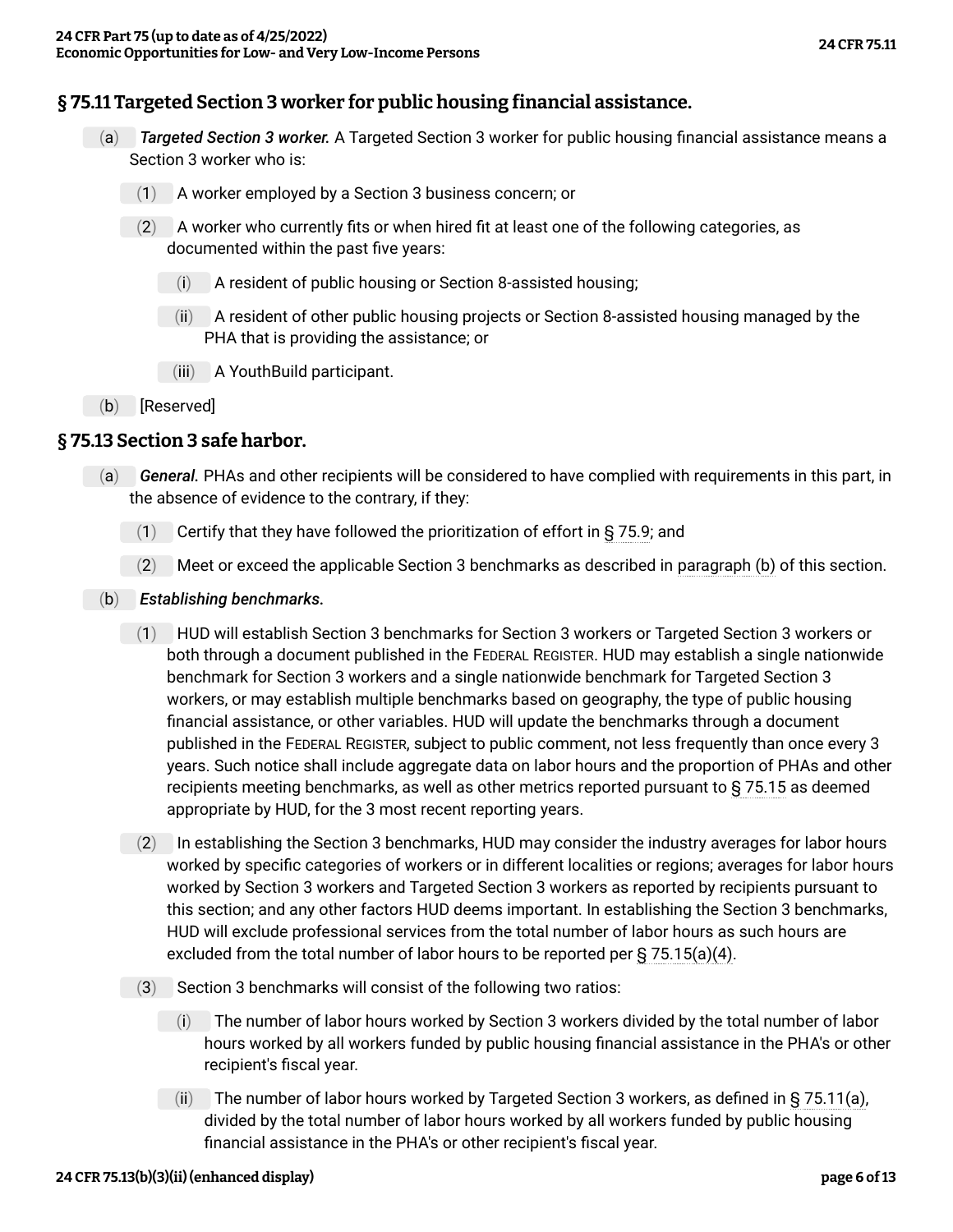# <span id="page-6-5"></span>**§ 75.15 Reporting.**

- <span id="page-6-4"></span><span id="page-6-3"></span><span id="page-6-2"></span><span id="page-6-1"></span>(a) *Reporting of labor hours.*
	- (1) For public housing financial assistance, PHAs and other recipients must report in a manner prescribed by HUD:
		- (i) The total number of labor hours worked;
		- (ii) The total number of labor hours worked by Section 3 workers; and
		- (iii) The total number of labor hours worked by Targeted Section 3 workers.
	- (2) Section 3 workers' and Targeted Section 3 workers' labor hours may be counted for five years from when their status as a Section 3 worker or Targeted Section 3 worker is established pursuant to [§](#page-11-1) [75.31.](#page-11-1)
	- $(3)$  The labor hours reported under [paragraph \(a\)\(1\)](#page-6-1) of this section must include the total number of labor hours worked with public housing financial assistance in the fiscal year of the PHA or other recipient, including labor hours worked by any contractors and subcontractors that the PHA or other recipient is required, or elects pursuant to [paragraph \(a\)\(4\)](#page-6-0) of this section, to report.
	- (4) PHAs and other recipients reporting under this section, as well as contractors and subcontractors who report to PHAs and recipients, may report labor hours by Section 3 workers, under [paragraph](#page-6-2) [\(a\)\(1\)\(ii\)](#page-6-2) of this section, and labor hours by Targeted Section 3 workers, under [paragraph \(a\)\(1\)\(iii\)](#page-6-3) of this section, from professional services without including labor hours from professional services in the total number of labor hours worked under [paragraph \(a\)\(1\)\(i\)](#page-6-4) of this section. If a contract covers both professional services and other work and the PHA, other recipient, contractor, or subcontractor chooses not to report labor hours from professional services, the labor hours under the contract that are not from professional services must still be reported.
	- (5) PHAs and other recipients may report on the labor hours of the PHA, the recipient, a contractor, or a subcontractor based on the employer's good faith assessment of the labor hours of a full-time or part-time employee informed by the employer's existing salary or time and attendance based payroll systems, unless the project or activity is otherwise subject to requirements specifying time and attendance reporting.
- <span id="page-6-6"></span><span id="page-6-0"></span>(b) *Additional reporting if Section 3 benchmarks are not met.* If the PHA's or other recipient's reporting under [paragraph \(a\)](#page-6-5) of this section indicates that the PHA or other recipient has not met the Section 3 benchmarks described in [§ 75.13](#page-5-0), the PHA or other recipient must report in a form prescribed by HUD on the qualitative nature of its Section 3 compliance activities and those of its contractors and subcontractors. Such qualitative efforts may, for example, include but are not limited to the following:
	- (1) Engaged in outreach efforts to generate job applicants who are Targeted Section 3 workers.
	- (2) Provided training or apprenticeship opportunities.
	- (3) Provided technical assistance to help Section 3 workers compete for jobs (*e.g.,* resume assistance, coaching).
	- (4) Provided or connected Section 3 workers with assistance in seeking employment including: drafting resumes, preparing for interviews, and finding job opportunities connecting residents to job placement services.
	- (5) Held one or more job fairs.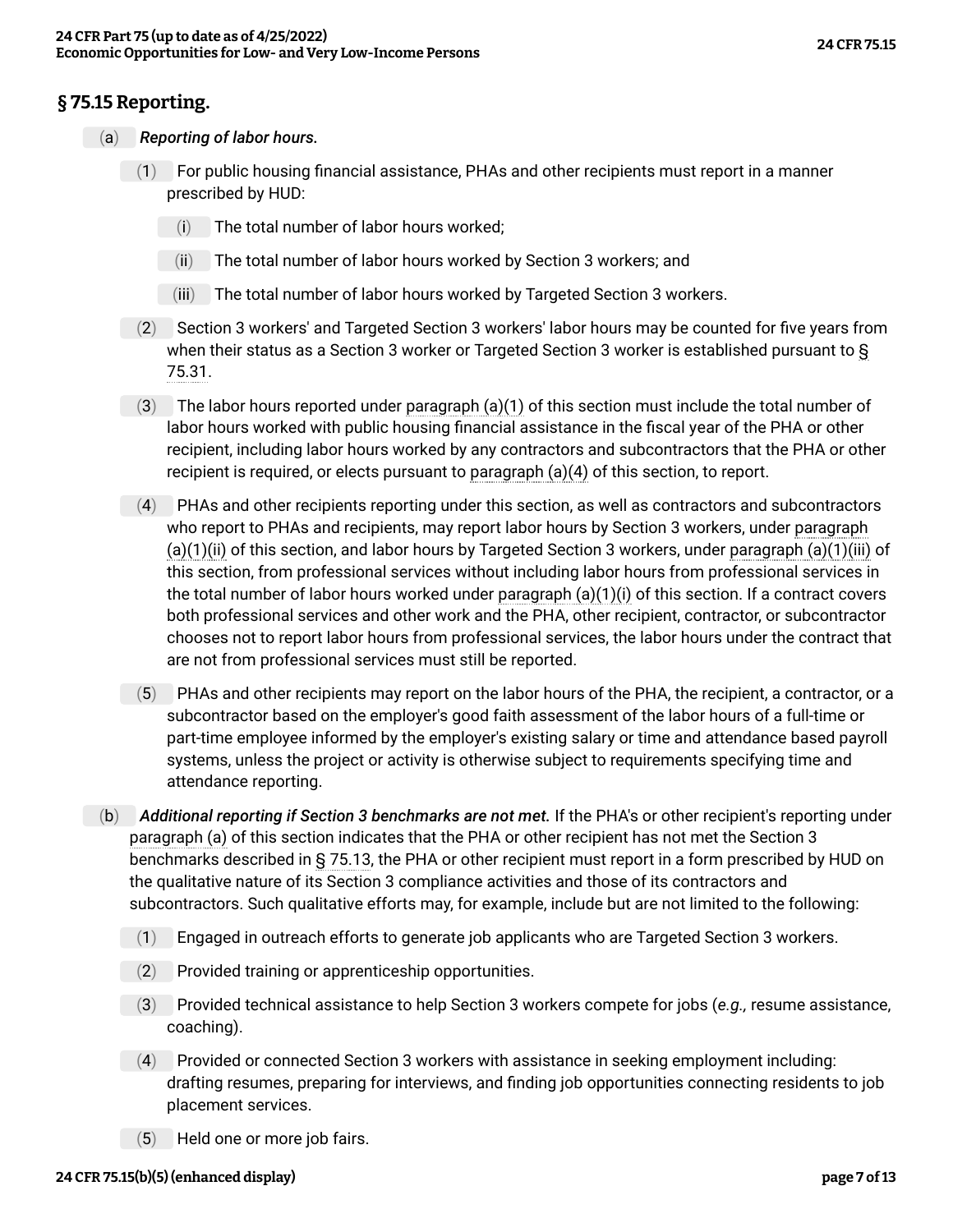- (6) Provided or referred Section 3 workers to services supporting work readiness and retention (*e.g.,* work readiness activities, interview clothing, test fees, transportation, child care).
- $(7)$  Provided assistance to apply for/or attend community college, a four-year educational institution, or vocational/technical training.
- (8) Assisted Section 3 workers to obtain financial literacy training and/or coaching.
- (9) Engaged in outreach efforts to identify and secure bids from Section 3 business concerns.
- (10) Provided technical assistance to help Section 3 business concerns understand and bid on contracts.
- (11) Divided contracts into smaller jobs to facilitate participation by Section 3 business concerns.
- $(12)$  Provided bonding assistance, quaranties, or other efforts to support viable bids from Section 3 business concerns.
- (13) Promoted use of business registries designed to create opportunities for disadvantaged and small businesses.
- $(14)$  Outreach, engagement, or referrals with the state one-stop system as defined in Section 121(e)(2) of the Workforce Innovation and Opportunity Act.
- (c) *Reporting frequency.* Unless otherwise provided, PHAs or other recipients must report annually to HUD under [paragraph \(a\)](#page-6-5) of this section, and, where required, under [paragraph \(b\)](#page-6-6) of this section, in a manner consistent with reporting requirements for the applicable HUD program.
- (d) *Reporting by Small PHAs.* Small PHAs may elect not to report under [paragraph \(a\)](#page-6-5) of this section. Small PHAs that make such election are required to report on their qualitative efforts, as described in [paragraph](#page-6-6) [\(b\)](#page-6-6) of this section, in a manner consistent with reporting requirements for the applicable HUD program.

#### <span id="page-7-0"></span>**§ 75.17 Contract provisions.**

- (a) PHAs or other recipients must include language in any agreement or contract to apply Section 3 to contractors.
- (b) PHAs or other recipients must require contractors to include language in any contract or agreement to apply Section 3 to subcontractors.
- $(c)$  PHAs or other recipients must require all contractors and subcontractors to meet the requirements of  $\overline{S}$ [75.9,](#page-4-1) regardless of whether Section 3 language is included in contracts.

### <span id="page-7-1"></span>**Subpart C - Additional Provisions for Housing and Community Development Financial Assistance**

#### <span id="page-7-3"></span><span id="page-7-2"></span>**§ 75.19 Requirements.**

- (a) *Employment and training.*
	- $(1)$  To the greatest extent feasible, and consistent with existing Federal, state, and local laws and regulations, recipients covered by this subpart shall ensure that employment and training opportunities arising in connection with Section 3 projects are provided to Section 3 workers within the metropolitan area (or nonmetropolitan county) in which the project is located.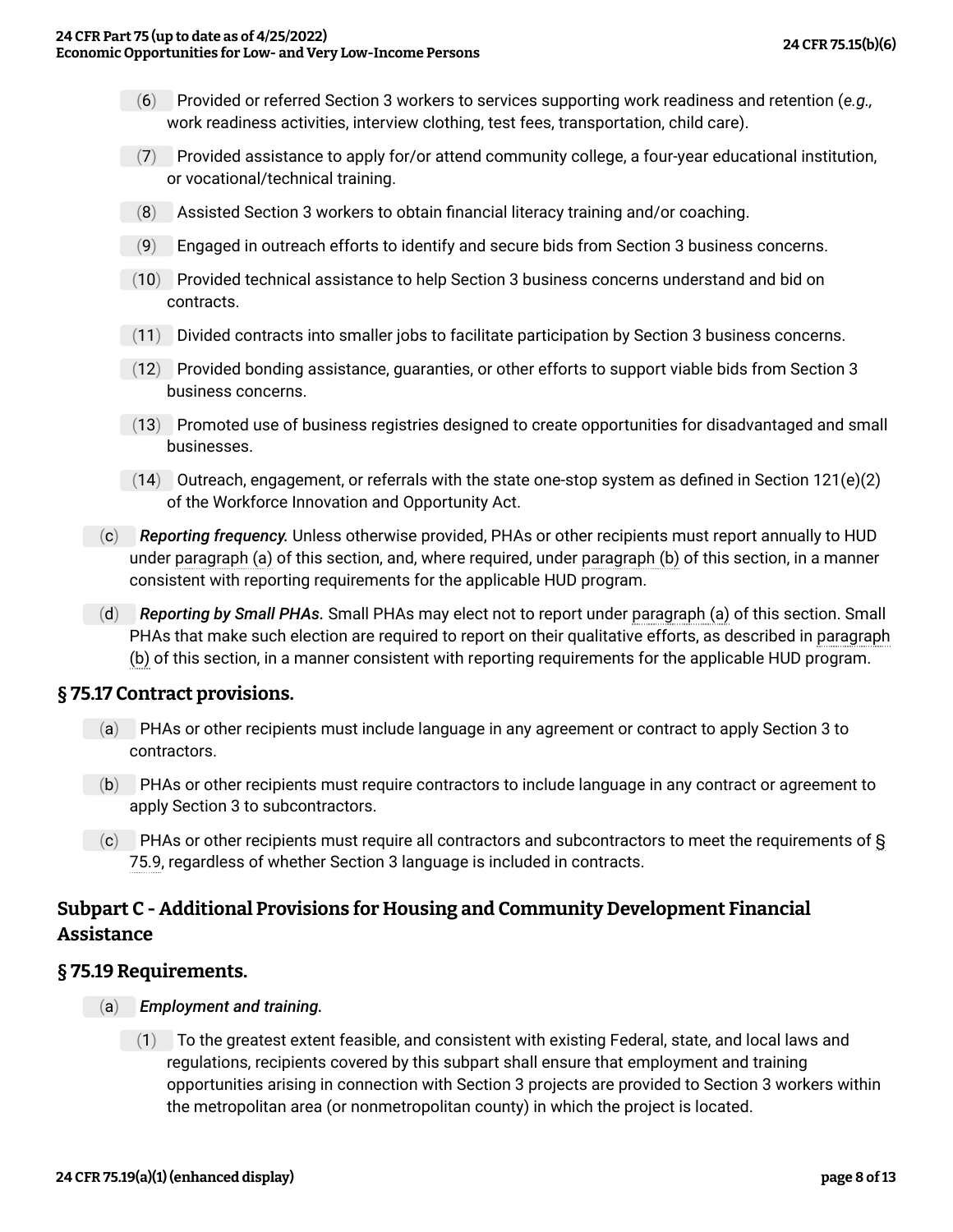- (2) Where feasible, priority for opportunities and training described in [paragraph \(a\)\(1\)](#page-7-3) of this section should be given to:
	- (i) Section 3 workers residing within the service area or the neighborhood of the project, and
	- (ii) Participants in YouthBuild programs.
- <span id="page-8-2"></span>(b) *Contracting.*
	- (1) To the greatest extent feasible, and consistent with existing Federal, state, and local laws and regulations, recipients covered by this subpart shall ensure contracts for work awarded in connection with Section 3 projects are provided to business concerns that provide economic opportunities to Section 3 workers residing within the metropolitan area (or nonmetropolitan county) in which the project is located.
	- $(2)$  Where feasible, priority for contracting opportunities described in [paragraph \(b\)\(1\)](#page-8-2) of this section should be given to:
		- (i) Section 3 business concerns that provide economic opportunities to Section 3 workers residing within the service area or the neighborhood of the project, and
		- (ii) YouthBuild programs.

# <span id="page-8-4"></span><span id="page-8-0"></span>**§ 75.21 Targeted Section 3 worker for housing and community development financial assistance.**

- (a) *Targeted Section 3 worker.* A Targeted Section 3 worker for housing and community development financial assistance means a Section 3 worker who is:
	- (1) A worker employed by a Section 3 business concern; or
	- $(2)$  A worker who currently fits or when hired fit at least one of the following categories, as documented within the past five years:
		- (i) Living within the service area or the neighborhood of the project, as defined in [§ 75.5;](#page-2-0) or
		- (ii) A YouthBuild participant.
- (b) [Reserved]

#### <span id="page-8-1"></span>**§ 75.23 Section 3 safe harbor.**

- (a) *General.* Recipients will be considered to have complied with requirements in this part, in the absence of evidence to the contrary if they:
	- $(1)$  Certify that they have followed the prioritization of effort in [§ 75.19;](#page-7-2) and
	- (2) Meet or exceed the applicable Section 3 benchmark as described in [paragraph \(b\)](#page-8-3) of this section.
- <span id="page-8-3"></span>(b) *Establishing benchmarks.*
	- (1) HUD will establish Section 3 benchmarks for Section 3 workers or Targeted Section 3 workers or both through a document published in the FEDERAL REGISTER. HUD may establish a single nationwide benchmark for Section 3 workers and a single nationwide benchmark for Targeted Section 3 workers, or may establish multiple benchmarks based on geography, the nature of the Section 3 project, or other variables. HUD will update the benchmarks through a document published in the FEDERAL REGISTER, subject to public comment, not less frequently than once every 3 years. Such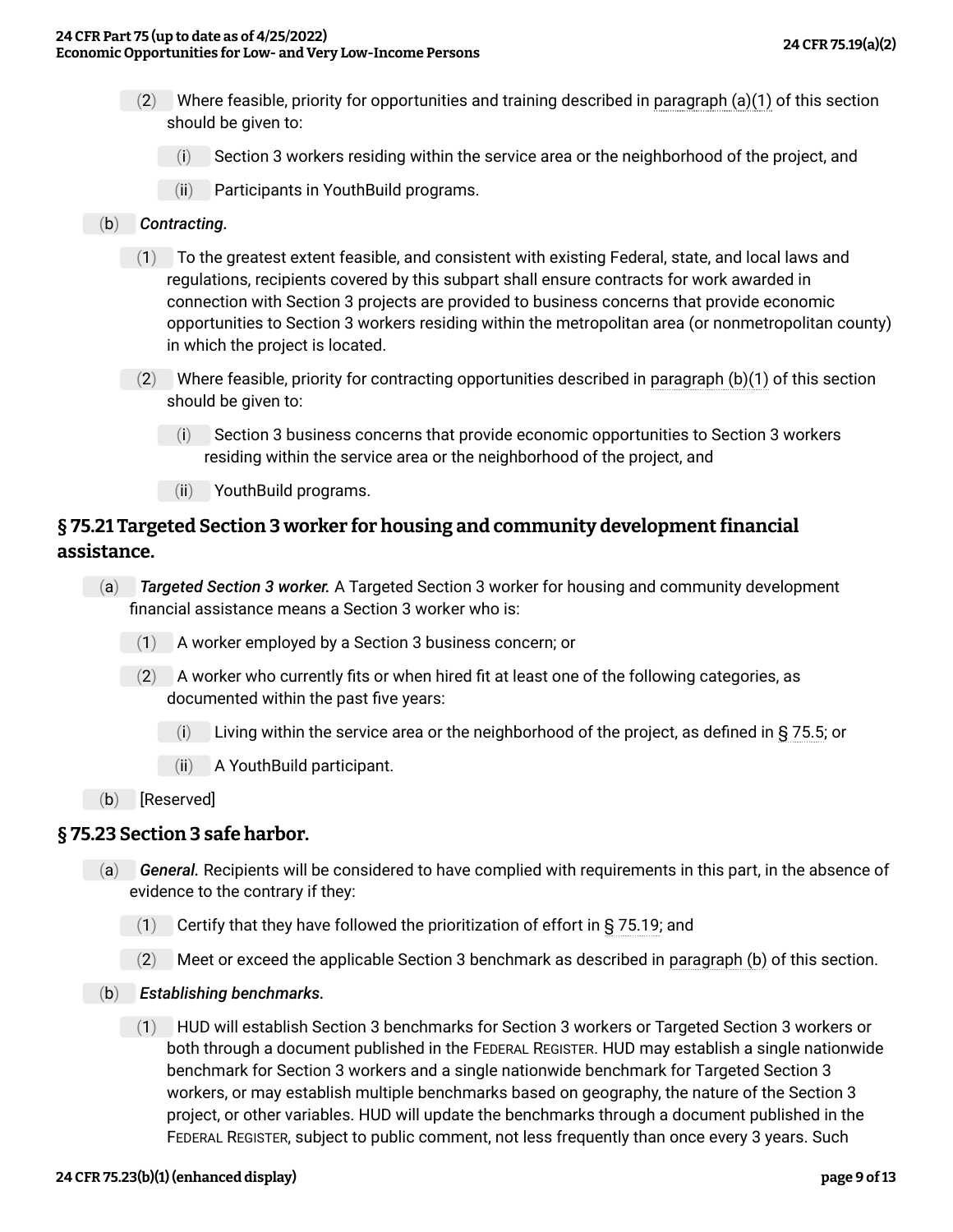notice shall include aggregate data on labor hours and the proportion of recipients meeting benchmarks, as well as other metrics reported pursuant to [§ 75.25](#page-9-0) as deemed appropriate by HUD, for the 3 most recent reporting years.

- (2) In establishing the Section 3 benchmarks, HUD may consider the industry averages for labor hours worked by specific categories of workers or in different localities or regions; averages for labor hours worked by Section 3 workers and Targeted Section 3 workers as reported by recipients pursuant to this section; and any other factors HUD deems important. In establishing the Section 3 benchmarks, HUD will exclude professional services from the total number of labor hours as such hours are excluded from the total number of labor hours to be reported per [§ 75.25\(a\)\(4\).](#page-9-1)
- (3) Section 3 benchmarks will consist of the following two ratios:
	- (i) The number of labor hours worked by Section 3 workers divided by the total number of labor hours worked by all workers on a Section 3 project in the recipient's program year.
	- (ii) The number of labor hours worked by Targeted Section 3 workers as defined in  $\S$  75.21(a), divided by the total number of labor hours worked by all workers on a Section 3 project in the recipient's program year.

### <span id="page-9-6"></span><span id="page-9-0"></span>**§ 75.25 Reporting.**

- <span id="page-9-5"></span><span id="page-9-4"></span><span id="page-9-3"></span><span id="page-9-2"></span><span id="page-9-1"></span>(a) *Reporting of labor hours.*
	- (1) For Section 3 projects, recipients must report in a manner prescribed by HUD:
		- (i) The total number of labor hours worked;
		- (ii) The total number of labor hours worked by Section 3 workers; and
		- (iii) The total number of labor hours worked by Targeted Section 3 workers.
	- (2) Section 3 workers' and Targeted Section 3 workers' labor hours may be counted for five years from when their status as a Section 3 worker or Targeted Section 3 worker is established pursuant to [§](#page-11-1) [75.31.](#page-11-1)
	- $(3)$  The labor hours reported under paragraph  $(a)(1)$  of this section must include the total number of labor hours worked on a Section 3 project, including labor hours worked by any subrecipients, contractors and subcontractors that the recipient is required, or elects pursuant to [paragraph \(a\)\(4\)](#page-9-1) of this section, to report.
	- (4) Recipients reporting under this section, as well as subrecipients, contractors and subcontractors who report to recipients, may report labor hours by Section 3 workers, under [paragraph \(a\)\(1\)\(ii\)](#page-9-3) of this section, and labor hours by Targeted Section 3 workers, under [paragraph \(a\)\(1\)\(iii\)](#page-9-4) of this section, from professional services without including labor hours from professional services in the total number of labor hours worked under [paragraph \(a\)\(1\)\(i\)](#page-9-5) of this section. If a contract covers both professional services and other work and the recipient or contractor or subcontractor chooses not to report labor hours from professional services, the labor hours under the contract that are not from professional services must still be reported.
	- (5) Recipients may report their own labor hours or that of a subrecipient, contractor, or subcontractor based on the employer's good faith assessment of the labor hours of a full-time or part-time employee informed by the employer's existing salary or time and attendance based payroll systems, unless the project or activity is otherwise subject to requirements specifying time and attendance reporting.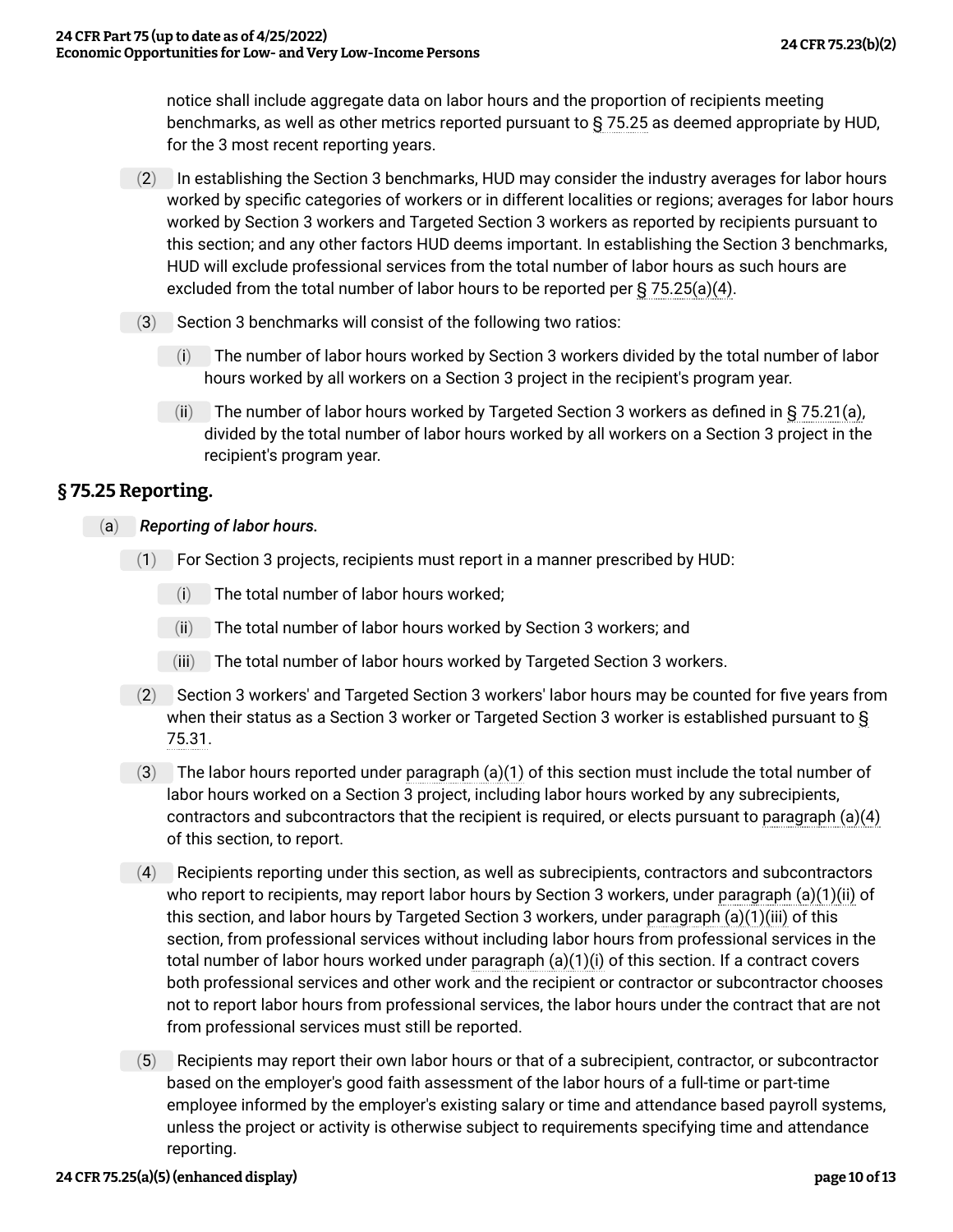- <span id="page-10-2"></span>(b) *Additional reporting if Section 3 benchmarks are not met.* If the recipient's reporting under [paragraph \(a\)](#page-9-6) of this section indicates that the recipient has not met the Section 3 benchmarks described in [§ 75.23](#page-8-1), the recipient must report in a form prescribed by HUD on the qualitative nature of its activities and those its contractors and subcontractors pursued. Such qualitative efforts may, for example, include but are not limited to the following:
	- (1) Engaged in outreach efforts to generate job applicants who are Targeted Section 3 workers.
	- (2) Provided training or apprenticeship opportunities.
	- (3) Provided technical assistance to help Section 3 workers compete for jobs (*e.g.,* resume assistance, coaching).
	- (4) Provided or connected Section 3 workers with assistance in seeking employment including: drafting resumes, preparing for interviews, and finding job opportunities connecting residents to job placement services.
	- (5) Held one or more job fairs.
	- (6) Provided or referred Section 3 workers to services supporting work readiness and retention (*e.g.,* work readiness activities, interview clothing, test fees, transportation, child care).
	- (7) Provided assistance to apply for/or attend community college, a four-year educational institution, or vocational/technical training.
	- (8) Assisted Section 3 workers to obtain financial literacy training and/or coaching.
	- (9) Engaged in outreach efforts to identify and secure bids from Section 3 business concerns.
	- (10) Provided technical assistance to help Section 3 business concerns understand and bid on contracts.
	- (11) Divided contracts into smaller jobs to facilitate participation by Section 3 business concerns.
	- (12) Provided bonding assistance, guaranties, or other efforts to support viable bids from Section 3 business concerns.
	- (13) Promoted use of business registries designed to create opportunities for disadvantaged and small businesses.
	- $(14)$  Outreach, engagement, or referrals with the state one-stop system as defined in Section 121(e)(2) of the Workforce Innovation and Opportunity Act.
	- (c) *Reporting frequency.* Unless otherwise provided, recipients must report annually to HUD under [paragraph](#page-9-6) [\(a\)](#page-9-6) of this section, and, where required, under [paragraph \(b\)](#page-10-2) of this section, on all projects completed within the reporting year in a manner consistent with reporting requirements for the applicable HUD program.

#### <span id="page-10-0"></span>**§ 75.27 Contract provisions.**

- (a) Recipients must include language applying Section 3 requirements in any subrecipient agreement or contract for a Section 3 project.
- <span id="page-10-1"></span>(b) Recipients of Section 3 funding must require subrecipients, contractors, and subcontractors to meet the requirements of [§ 75.19](#page-7-2), regardless of whether Section 3 language is included in recipient or subrecipient agreements, program regulatory agreements, or contracts.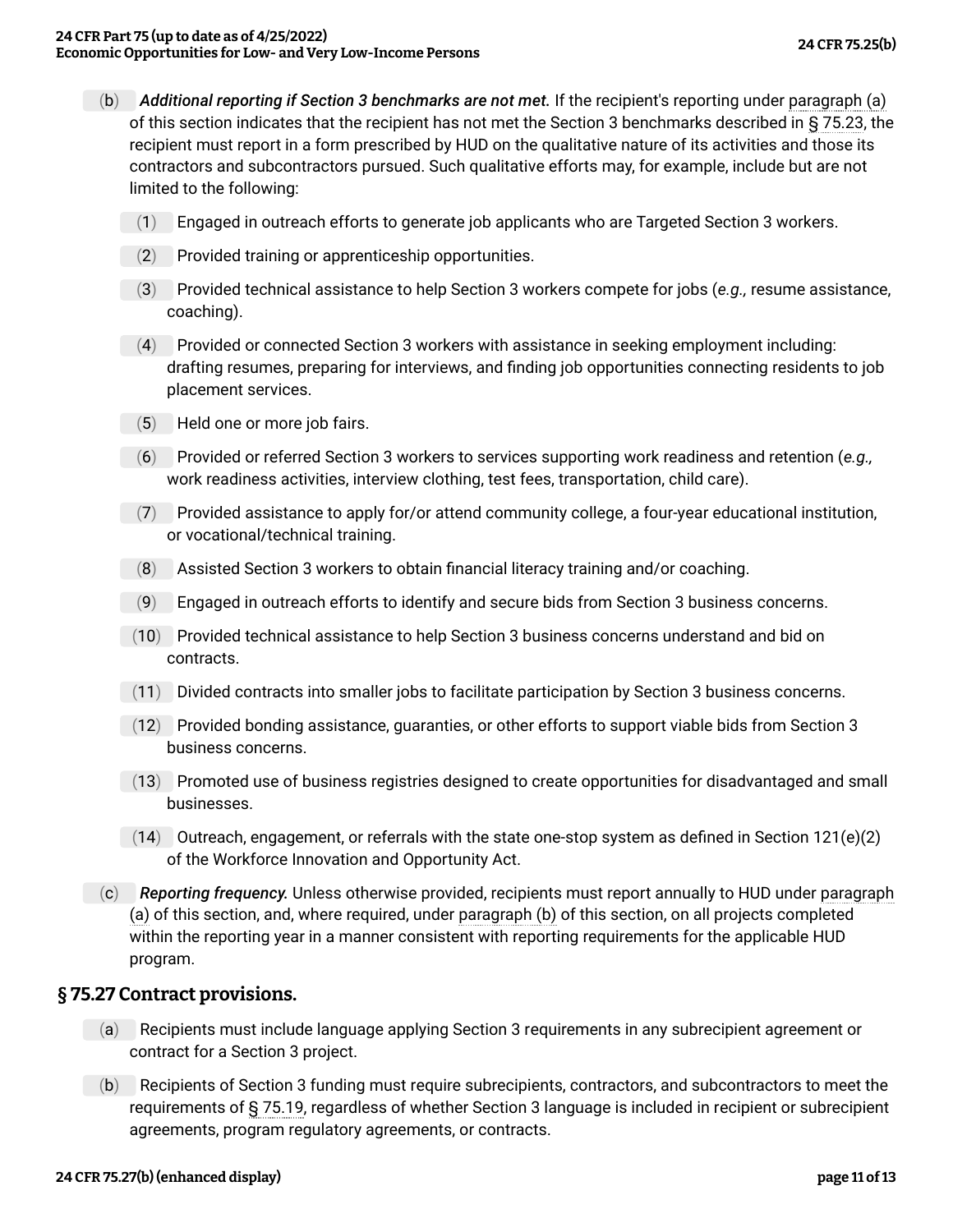### **Subpart D - Provisions for Multiple Funding Sources, Recordkeeping, and Compliance**

### <span id="page-11-0"></span>**§ 75.29 Multiple funding sources.**

- (a) If a housing rehabilitation, housing construction or other public construction project is subject to Section 3 pursuant to [§ 75.3\(a\)\(1\)](#page-1-4) and [\(2\),](#page-1-5) the recipient must follow [subpart B of this part](#page-4-0) for the public housing financial assistance and may follow either [subpart B](#page-4-0) or [C of this part](#page-7-1) for the housing and community development financial assistance. For such a project, the following applies:
	- $(1)$  For housing and community development financial assistance, a Targeted Section 3 worker is any worker who meets the definition of a Targeted Section 3 worker in either [subpart B](#page-4-0) or [C of this part;](#page-7-1) and
	- $(2)$  The recipients of both sources of funding shall report on the housing rehabilitation, housing construction, or other public construction project as a whole and shall identify the multiple associated recipients. PHAs and other recipients must report the following information:
		- (i) The total number of labor hours worked on the project;
		- (ii) The total number of labor hours worked by Section 3 workers on the project; and
		- (iii) The total number of labor hours worked by Targeted Section 3 workers on the project.
- (b) If a housing rehabilitation, housing construction, or other public construction project is subject to Section 3 because the project is assisted with funding from multiple sources of housing and community development assistance that exceed the thresholds in [§ 75.3\(a\)\(2\),](#page-1-5) the recipient or recipients must follow [subpart C of this part](#page-7-1), and must report to the applicable HUD program office, as prescribed by HUD.

#### <span id="page-11-1"></span>**§ 75.31 Recordkeeping.**

- (a) HUD shall have access to all records, reports, and other documents or items of the recipient that are maintained to demonstrate compliance with the requirements of this part, or that are maintained in accordance with the regulations governing the specific HUD program by which the Section 3 project is governed, or the public housing financial assistance is provided or otherwise made available to the recipient, subrecipient, contractor, or subcontractor.
- <span id="page-11-2"></span>(b) Recipients must maintain documentation, or ensure that a subrecipient, contractor, or subcontractor that employs the worker maintains documentation, to ensure that workers meet the definition of a Section 3 worker or Targeted Section 3 worker, at the time of hire or the first reporting period, as follows:
	- $(1)$  For a worker to qualify as a Section 3 worker, one of the following must be maintained:
		- (i) A worker's self-certification that their income is below the income limit from the prior calendar year;
		- (ii) A worker's self-certification of participation in a means-tested program such as public housing or Section 8-assisted housing;
		- (iii) Certification from a PHA, or the owner or property manager of project-based Section 8-assisted housing, or the administrator of tenant-based Section 8-assisted housing that the worker is a participant in one of their programs;
		- (iv) An employer's certification that the worker's income from that employer is below the income limit when based on an employer's calculation of what the worker's wage rate would translate to if annualized on a full-time basis; or